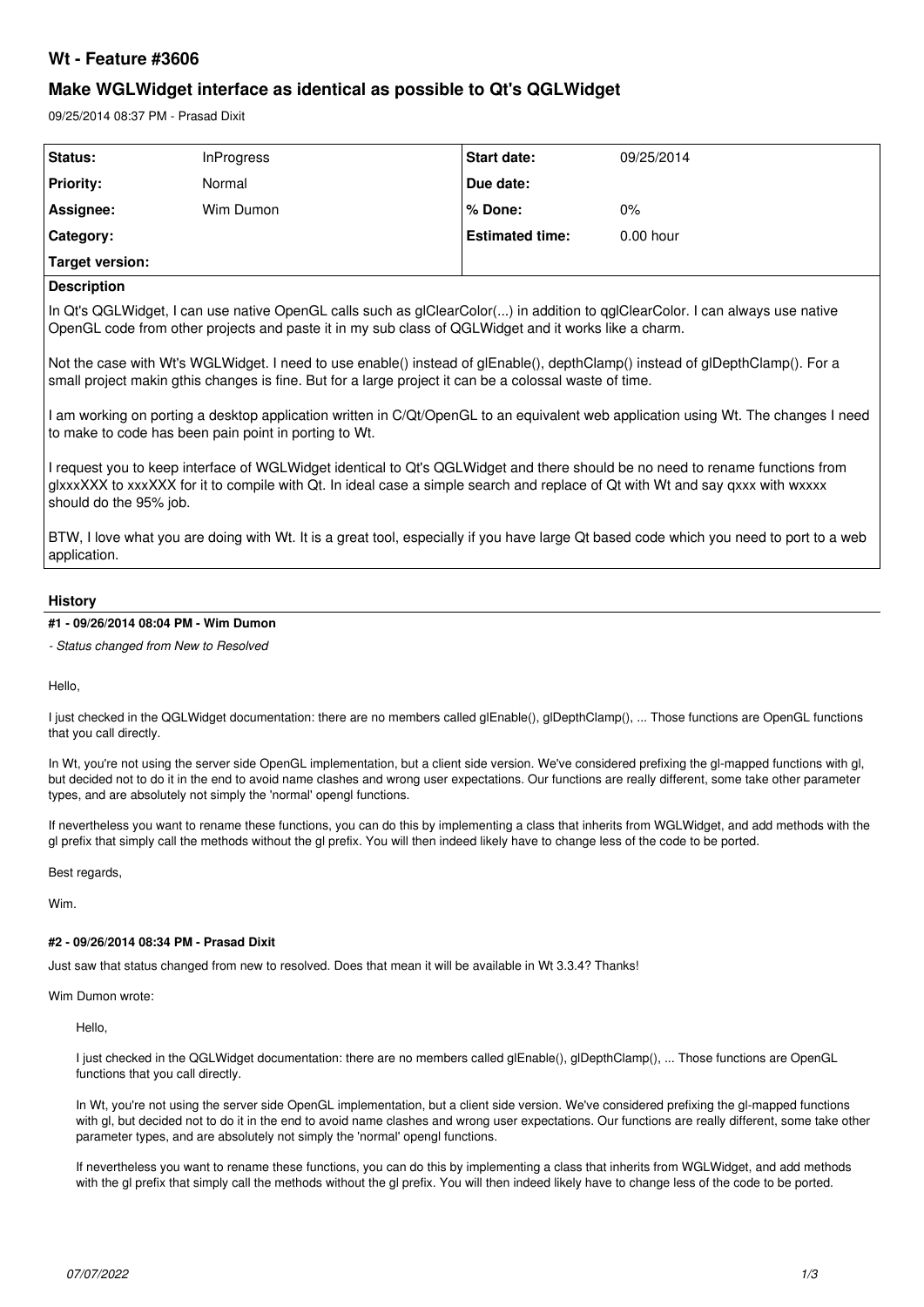Wim.

#### **#3 - 09/26/2014 08:53 PM - Prasad Dixit**

Oops...didn't read your description. Thanks for the explanation.

### **#4 - 10/10/2014 05:22 PM - Koen Deforche**

*- Assignee set to Wim Dumon*

### **#5 - 10/22/2014 02:28 AM - Koen Deforche**

*- Status changed from Resolved to Closed*

#### **#6 - 11/11/2014 12:40 AM - Prasad Dixit**

*- File WGLWidgetWrapper.h added*

As per Wim's suggestion: *"If nevertheless you want to rename these functions, you can do this by implementing a class that inherits from WGLWidget, and add methods with the gl prefix that simply call the methods without the gl prefix. You will then indeed likely have to change less of the code to be ported."*, I am implementing a wrapper class for WGLWidget named WGLWidgetWrapper in order to make OpenGL ES code base portable to Wt with minimal effort. You can see the implementation in attached file. It is not complete yet but you can get a very good idea of what I am trying to accomplish.

Do you see any potential downfall to this approach? Any other issues I should be mindful of (proper static casts, enum definitions etc.)?

@ *We've considered prefixing the gl-mapped functions with gl, but decided not to do it in the end to avoid name clashes and wrong user expectations. Our functions are really different, some take other parameter types, and are absolutely not simply the 'normal' opengl functions.*

I still believe that it is in Wt's best interest to name WGLWidget's GL specific functions and enums with 'gl' prefix such that there is 1 to 1 mapping to OpenGL ES calls. Considering they are in Wt's namespace (that is why we have namespaces, right?) and and that they are defined in WGLWidget class, I don't see why name clashes would be an issue. As an user of Wt, I don't like the idea of writing and maintaining my own wrapper class of WGLWidget. It is better for everyone if it is part of the Wt library out of the box.

Thank you!

#### **#7 - 11/11/2014 08:38 PM - Koen Deforche**

*- Status changed from Closed to InProgress*

*- Priority changed from High to Normal*

#### **#8 - 11/12/2014 04:32 PM - Wim Dumon**

Hey Prashad,

Skimming through your implementation - did you test if this approach actually works? I'm worried about how you handle program/shader/... IDs in your interface. Server side Wt doesn't know the numeric representation assigned client-side. How will you handle that?

I haven't found a way to stick to the exact OpenGL ES implementation server-side. I'm interested to see how you handle this.

Best regards,

Wim.

### **#9 - 11/12/2014 05:45 PM - Prasad Dixit**

Hi Wim,

I haven't tested it. It was just a conceptual implementation and wanted your feedback to see if it possible.

Equivalent of Program/Shader/AttributeLocation/UniformLocation are GLuint (or unsigned int) in OpenGL ES. In Wt's implementation they inherit from GLObject which has only one data member of type 'int' named id they and don't have any data members of there own. So I thought it would be possible to cast program/shader/attribute location/uniform location ids passed as GLuint to corresponding Wt's Program/Shader/AttributeLocation/UniformLocation objects. Probably I am wrong as I haven't dug a lot into it.

Do you think there is way to convert say Program ID passed to wrapper function as GLuint to equivalent Program object?

@ *Server side Wt doesn't know the numeric representation assigned client-side. How will you handle that?*

My knowledge of web technologies is limited (That is why I started to look into Wt so that I could develop Web apps with minimal barrier to entry by